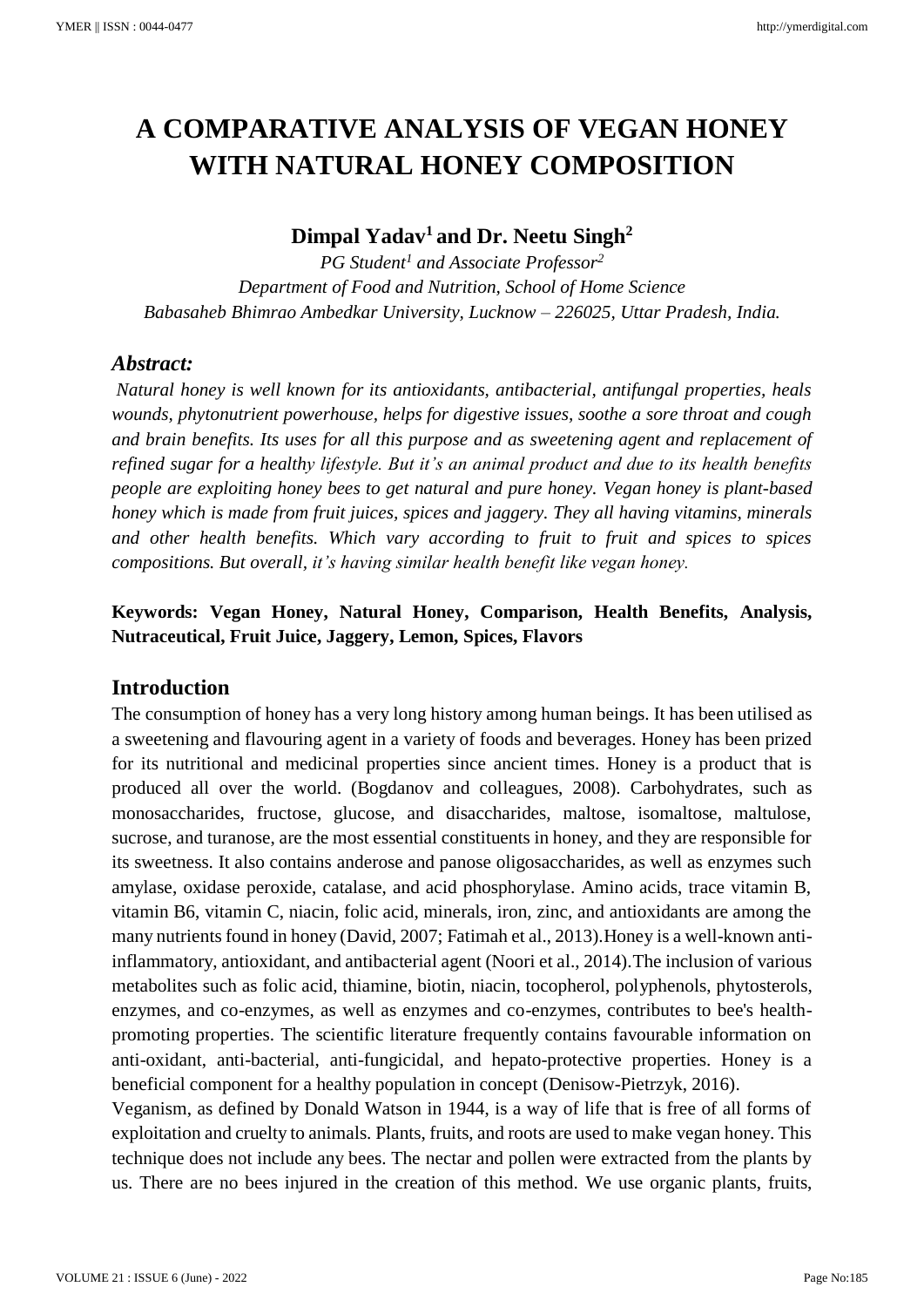purified water, alum root, raw sugar/jaggery or other sweetening agents and that's it! We have no added colour, flavouring and no preservatives. What you get is straight from the plants. For enhancing the vegan honey spices are also used as flavouring agent and gives health benefits similar to natural honey.

Vegan honey is an innovation for stopping the exploitation of honeybee and making animal free product. Which is now known as Vegan product. Vegan honey are made up different materials i.e. maple syrup, Blackstrap molasses, Barley malt syrup, Brown rice syrup, Date syrup many more types are available. It have properties antioxidant, vitamin, minerals and antiinflammatory etc. According to the raw material it have different health benefits.

### **2. Materials and Methods**

**2.1 Collection of raw material-** Fruits (Apple, Pineapple &Grapes), Jaggery, Lemon, Cinnamon, Arjuna tree bark (*Terminalia arjuna)* and Ginger were bought from local market of Lucknow, Uttar Pradesh, India.

**2.2 Preparation of raw material**- Fresh fruit juice, lemon juice and ginger juice was extracted for making honey. For different nutraceutical benefits in vegan honey powder is prepared from Cinnamon and Arjuna tree bark.

**2.3 Preparation of product-** Apple-cinnamon honey (T1), Pineapple-arjuna tree bark honey (T2), and Grapes-ginger honey (T3) were made vegan honey samples with the addition of jaggery and lemon juice and boiled at high temperatures until the combination reached thread stage consistency.

Apple-cinnamon honey, for example, has equal amounts of apple juice and jaggery, as well as a little amount of cinnamon powder. Pineapple juice and jaggery are blended in a 2:1 ratio with a little amount of arjuna bark in the pineapple-arjuna tree bark honey. Grapes juice and jaggery are mixed in a 2:1 ratio in grapes-ginger honey, comparable to pineapple-arjuna tree bark honey with a tiny amount of ginger juice.

**2.4 Equipment-** Equipment's such grinder, gas stove, hot air oven, muffle furnace, desiccator, refractometer and pH meter.

**2.5 Packaging of product-** After preparation of product .Its packed in a sterilized glass container and stored at room temperature.

**2.6 Chemicals-** Different food grade chemicals were obtained from BBAU Department of Food and Nutrition of food science and technology laboratory to be used in following study.

#### **2.7 Method-**

#### **1. Physico-chemical analysis**

#### **a. Determination of moisture**

The oven drying method was used to determine the moisture content. The sample was carefully weighed 2g of material into the tared dish and dried to a constant weight in an oven at 100°C.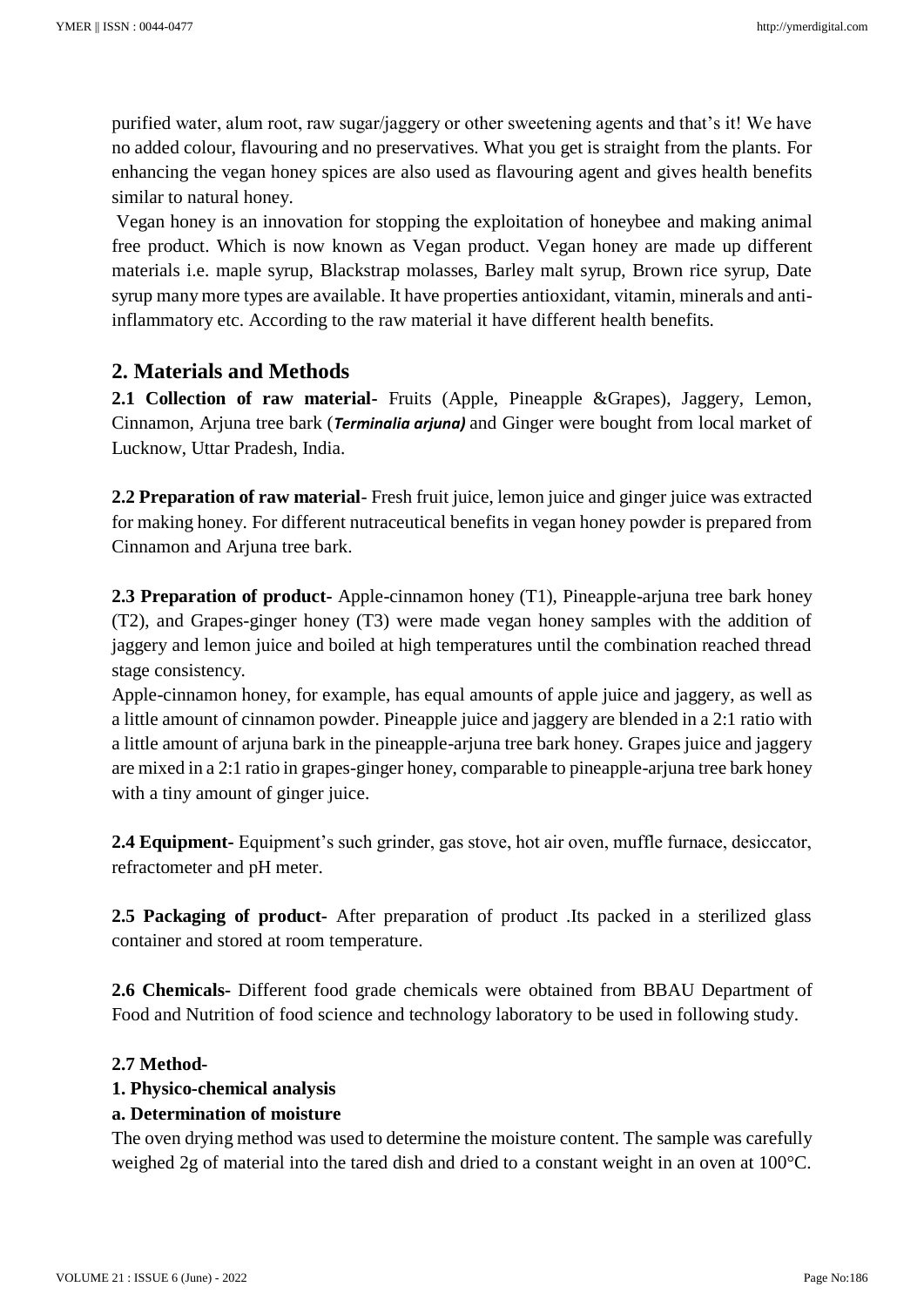The sample was weighed again after cooling in the desiccators. Moisture content was used to track the weight decrease.

Moisture (%) = 
$$
\frac{100(M1 - M2)}{M1 - M}
$$

Where,

M1 is the mass of the dish's contents before drying;

M<sub>2</sub> is the mass of the dish's contents after drying;

M is the empty dish's mass in gram.

#### **b. Determination of total ash**

The total ash content of the sample was calculated using the muffle furnace's direct-heating method.

Weigh 5 g of honey into a silica or platinum dish, add a few drops of pure olive oil to prevent spattering, and slowly heat over a moderate flame until swelling stops. Ignited in a muffle furnace at  $600 + 20^{\circ}$ C till white ash is obtained. I weighed the dish after cooling it in a desiccator. To maintain a steady weight, the incinerator was set to a constant temperature.

Ash (%) =  $\frac{100(M2-M)}{M1-M}$ 

Where,  $M_2$  = mass, in g, of the dish with the ash;

 $M =$  mass, in g, of the empty dish; and

 $M_1$  = mass, in g, of the dish with the material taken for the test.

#### **c. Determination of Acidity**

#### **Reagents-**

1. Standard Sodium Hydroxide Solution 0.05 N.

2. Phenolphthalein Indicator Solution Dissolve 0.5 g of phenolphthalein in 100 ml of 50 percent ethyl alcohol (v/v).

#### **Procedure-**

In an appropriate titration flask, dissolve 10 g of the sample in 75 ml of carbon dioxide-free water. Thoroughly combined. 4 to 6 drops of thoroughly neutralised phenolphthalein solution were used to titrate against a standard sodium hydroxide solution (pink colour of indicator should persist for at least 10 seconds).

Corrected the volume of standard sodium hydroxide solution used by determining the blank on water and indicator.

Acidity (as formic acid), percent by mass  $=$   $\frac{0.23 \times V}{M}$ 

Where,

 $V =$  corrected volume of 0.05 N sodium hydroxide solution required for titration; and  $M =$  mass, in g, of the sample taken for the test.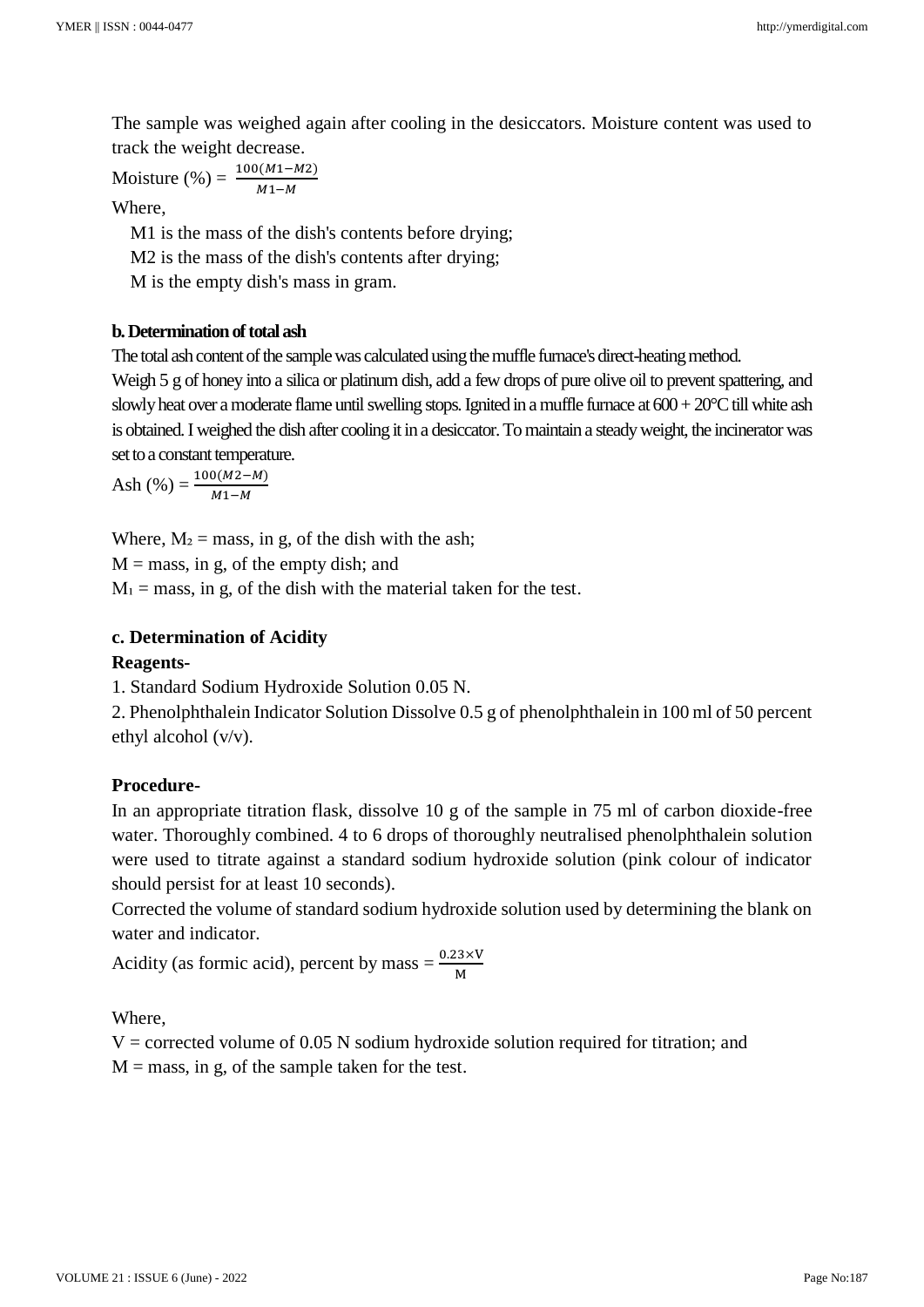#### **d. Determination of Optical Density of Honey**

In a small beaker, weigh 2 g of honey and dissolve it in distilled water in a 10-ml measuring cylinder, then dilute the solution to 10 mL. Set the colorimeter to 'O' absorbance or 100 percent transmittance at 660 nm using distilled water in a cuvet. Using the honey solution in the cuvet, measure the absorbance directly or as a percent transmittance at the same wave length (24). If the colorimeter only has a transmittance scale, calculate the optical density using the formula below:

Optical density= 2 - Log percent transmittance.

#### **e. Determination of pH Value**

 $pH$  is the measurement of  $H^+$  ion activity; it measures active acidity.  $pH$  is determined by measuring the electrode potential between glass and reference electrodes; pH meter is standard pH buffers.

Used homogenized sample for the determination of pH.

#### **f. Determination of soluble solids (TSS)**

Refractometer Brix was used to determine the soluble solid. Brix of Sugar used have range of 0 to 85% brix, 0 to 80 $^{\circ}$ C (32 to 176 $^{\circ}$ F), resolution:0.1%Brix; 0.1 $^{\circ}$ C(0.1 $^{\circ}$ F), accuracy:  $\pm 0.2\%$ Brix;  $\pm 0.3$ °C( $\pm 0.5$ °F).

#### **g. Sugar content estimation**

The sugar content of honey samples was tested using a spectrophotometer in accordance with AOAC (2000), albeit with minor changes. In a beaker, 0.5 ml honey was weighed, and 1 ml ethanol in 2 ml sterile distilled water was added. The mixture was agitated, then 10 ml of ethanol that had been cooked to 100 °C was added and mixed evenly. For the analysis, 10 mL of this solution was centrifuged for 10 minutes to get a clear supernatant of free sugar. The supernatant was decanted into a volumetric flask and sterile distilled water was added to make up to 100 ml. In a test tube, 1ml of solution was created after adding 0.5 ml of 5 percent phenol and 2.5 ml of concentrated H2SO4. For colour development, a blank was made using 1 mL sterile distilled water, 0.5 mL phenol, and 2.5 mL concentrated H2SO4. With sterile distilled water, the spectrophotometer was calibrated. A standard with varied concentrations of glucose ranging from 0 to 50 mg/ml was also created at a wavelength of 490 nm.

#### **2. Organoleptic evaluation**

The organoleptic evaluation in respect of colour, flavour, consistency, taste, absence of defects & overall acceptability was evaluated by semi-trained judges using Composite Scoring Test.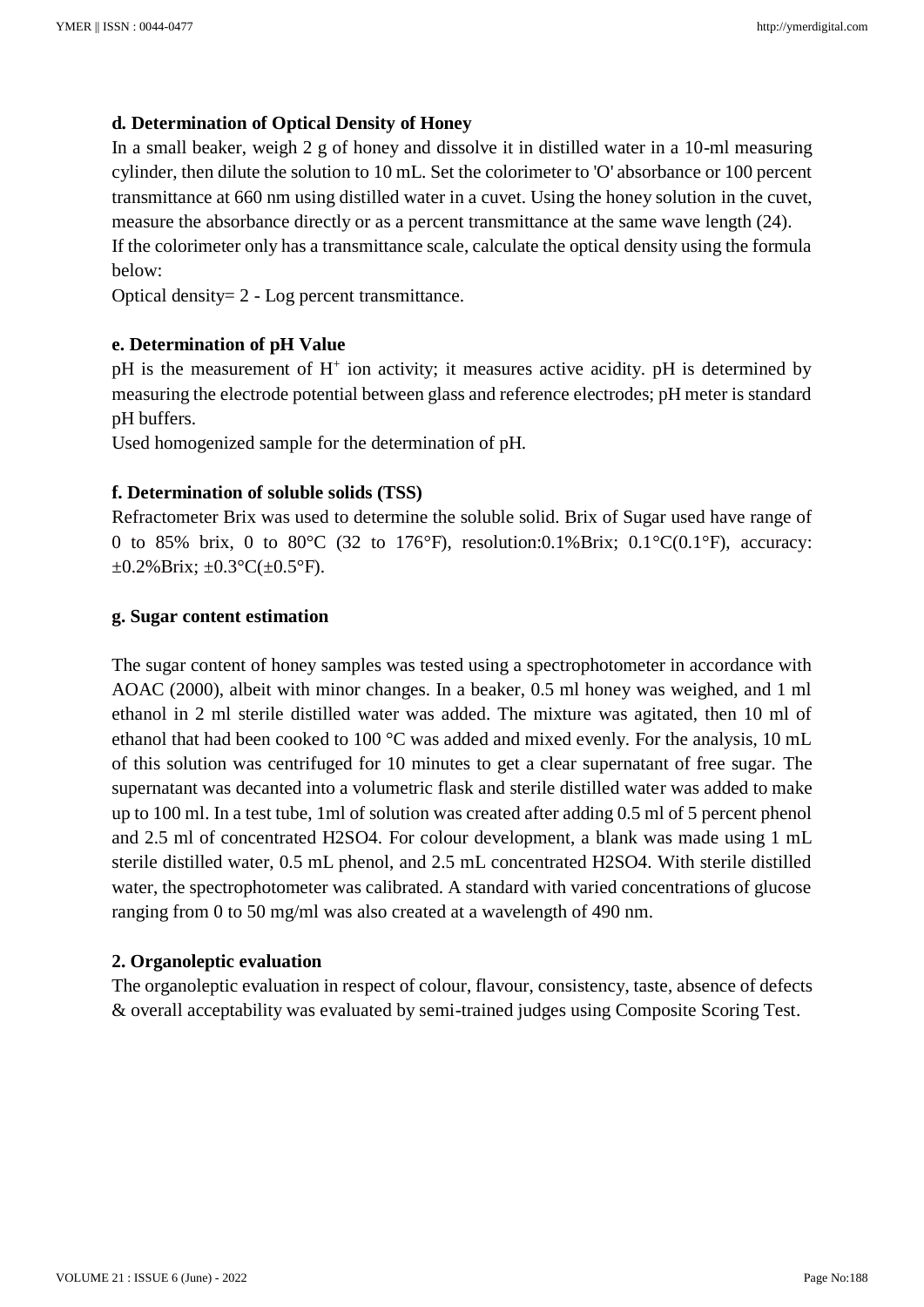#### **3. Processing technology for Vegan honey**



juice ,ginger juice in grapes juice cooked it till half volume and check it by thread stage test. Which indicate vegan honey is ready and stored in glass container.

#### **3. Results**

|                 | Control                | Sample T1              | Sample T <sub>2</sub>  | Sample T <sub>3</sub>  |
|-----------------|------------------------|------------------------|------------------------|------------------------|
| Moisture        | 19.59±0.3581           | 19.56±0.2101           | $22.11 \pm 0.1206$     | 20.70±0.4000           |
| content $(\%)$  |                        |                        |                        |                        |
| Ash content     | $1.463 + 0.04163$      | $1.810+0.1513$         | $2.963 \pm 0.09019$    | $2.913 \pm 0.2421$     |
| (% )            |                        |                        |                        |                        |
| Absorbance/     | $0.3678 \pm 0.0008505$ | 1.260±0.006760         | $2.964 \pm 0.008184$   | 2.668±0.0006657        |
| <b>Optical</b>  |                        |                        |                        |                        |
| density         |                        |                        |                        |                        |
| Total           | 80.50±0.4000           | 84.53±0.4041           | 82.47±0.4163           | 80.70±0.3606           |
| Soluble         |                        |                        |                        |                        |
| Solids          |                        |                        |                        |                        |
| pH              | $3.937+0.03215$        | $4.243 \pm 0.02517$    | $3.950+0.05000$        | $4.170 \pm 0.04000$    |
|                 |                        |                        |                        |                        |
| Titratable      | $0.01173 + 0.0002517$  | $0.0965 \pm 0.0004583$ | $0.1935 \pm 0.0004163$ | $0.1426 \pm 0.0003512$ |
| Acidity $(\% )$ |                        |                        |                        |                        |

Table -1 Physico-chemical of vegan honey samples.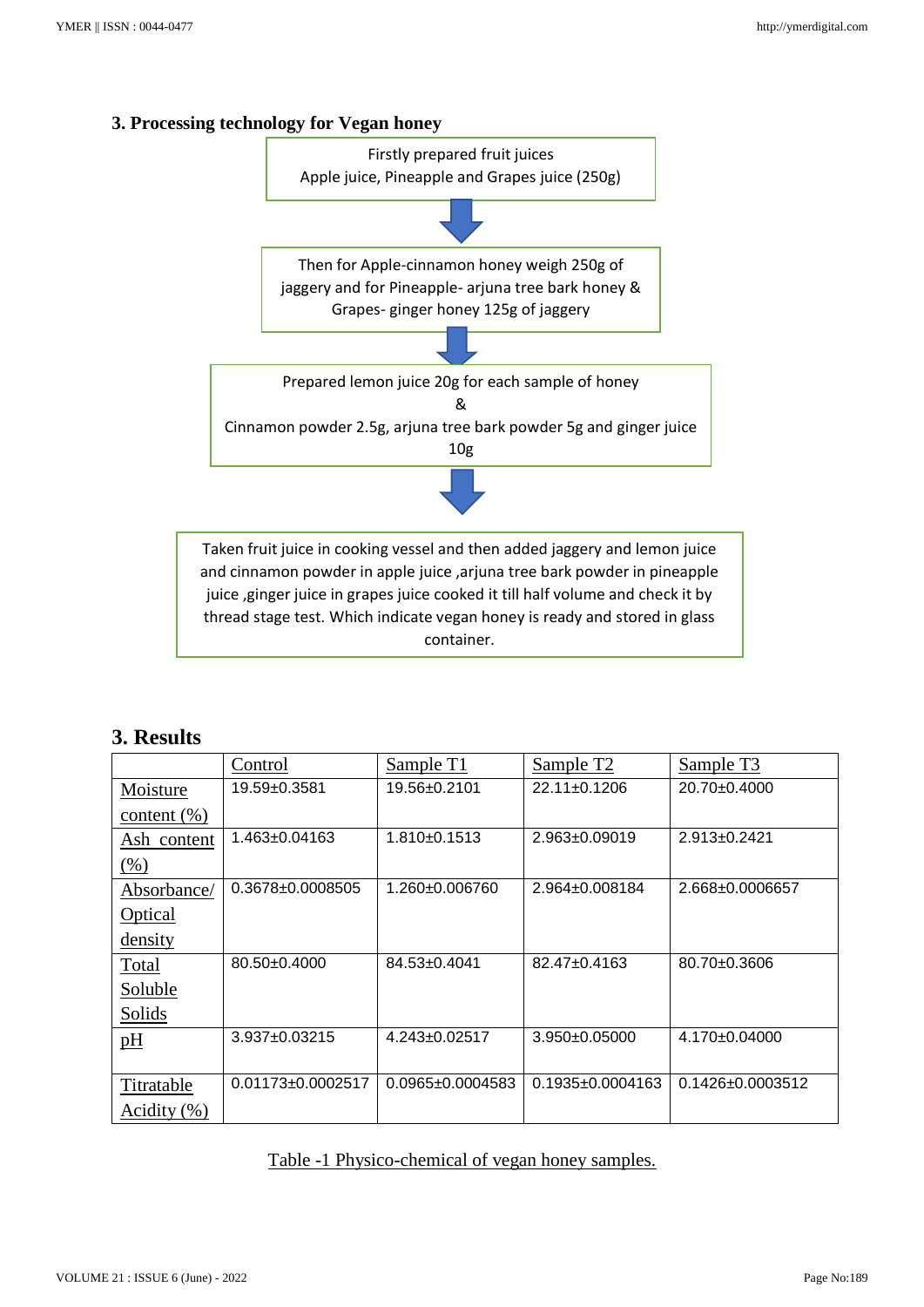## **Sugar Content Estimation**

| Control        | $3.692 \pm 0.008083$ |
|----------------|----------------------|
| T1             | $3.694 \pm 0.006557$ |
| T <sub>2</sub> | $3.781 \pm 0.009292$ |
| T3             | $3.475 \pm 0.005291$ |

# Table-2 Sugar estimation values of Vegan honey sample

| Standard/Conc. | Sucrose               | Standard/Conc. | Glucose               |
|----------------|-----------------------|----------------|-----------------------|
| <u>5ml</u>     | $0.2233 \pm 0.005774$ | <u>5ml</u>     | $0.1667 \pm 0.0115$   |
| 10ml           | $0.3067 \pm 0.01528$  | 10ml           | $0.04667 \pm 0.01528$ |
| 15ml           | $0.3433 \pm 0.01155$  | 15ml           | $0.02667 \pm 0.01528$ |
| 20ml           | $0.2733 \pm 0.01155$  | 20ml           | $0.1400\pm0.01000$    |

| Standard/Conc. | Fructose              |
|----------------|-----------------------|
| 10ml           | $0.2023 \pm 0.004163$ |
| 20ml           | $0.1783 \pm 0.003055$ |
| 30ml           | $0.3210\pm0.002000$   |
| ()ml           | $0.5337+0.003055$     |

Table -3 Standard value of Glucose, Sucrose and Fructose on different concentration



![](_page_5_Figure_9.jpeg)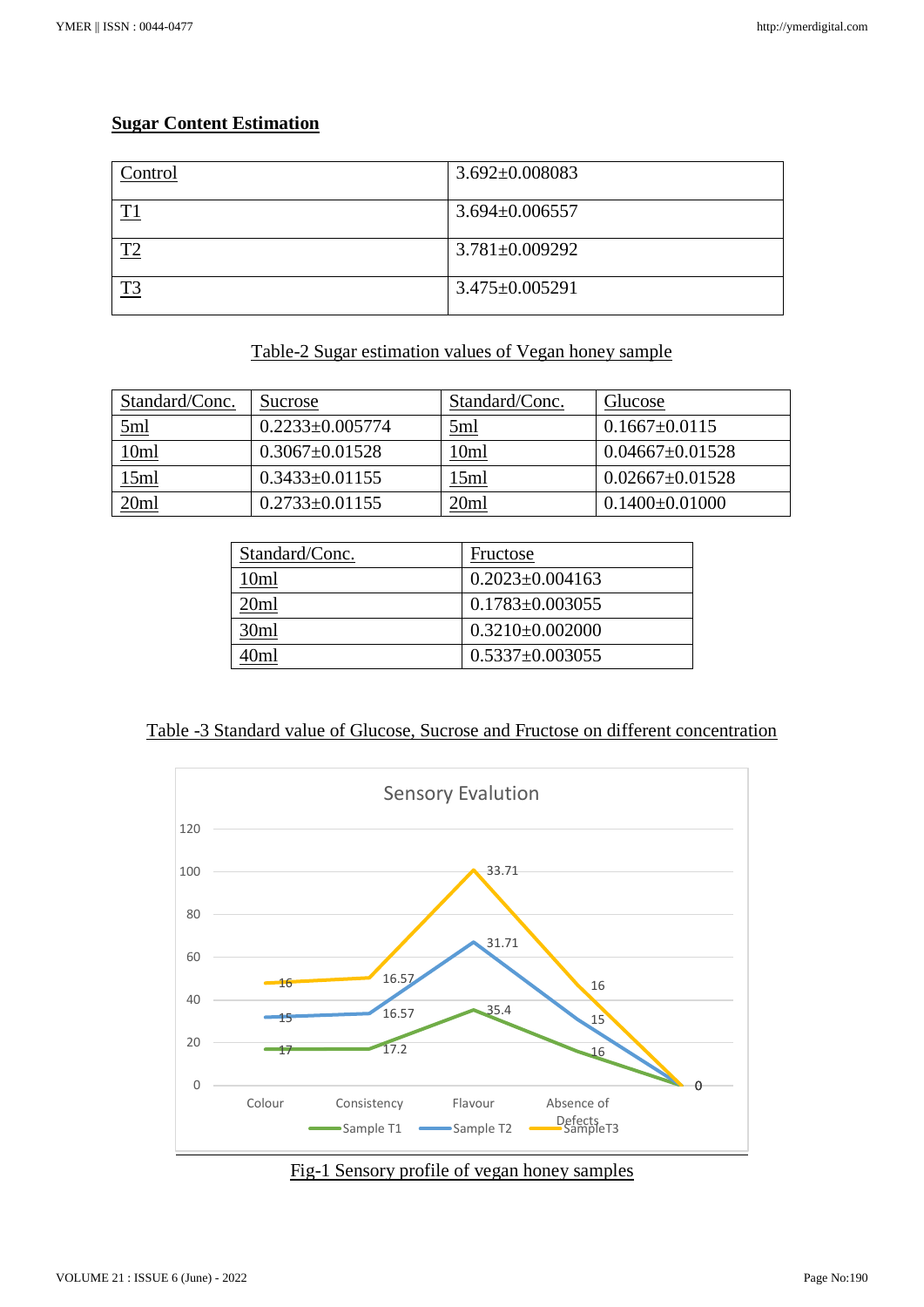![](_page_6_Figure_2.jpeg)

Fig-2 Sensory profile of vegan honey samples for overall acceptability

# **4. Discussion**

The vegan honey samples T1-T3 for values of moisture content, ash content, titratable acidity, optical density, pH value and TSS are shown in Table1. Moisture content is ranging from 19- 22 %. The control sample of honey is 19.59%, T1 sample is 19.56%, T2 sample is 22.11%, and T3 sample is 20.70% of moisture content.

Ash content of control sample is 1.463%, T1 sample is 1.81%, T2 sample is 2.963% and T3 sample is 2.913%. It's ranging from 1to3%.

Optical Density of vegan honey is ranging from 0.36 to 3 in which control sample is 0.36, T1 sample is 1.260, T2 sample is 2.964 and T3 sample is 2.668

pH value of vegan honey sample is ranging from3 to 4.5 pH where, control sample is 3.937, T1 sample is 4.243, T2 sample is 3.950 and T4 sample is 4.170 Ph.

TSS of vegan honey sample is between 80 to 85 % or °BRIX where, control sample is 80.50°Brix, T1 sample is 84.53°Brix, T2 sample is 82.47°Brix and T3 sample is 80.70°Brix.

Titratable acidity of honey is from below 1%. Where control sample is 0.01173 %, T1 sample is 0.0965 %, T2 sample is 0.1935 % and T3 sample is 0.1426 %.

Sugar content estimation is done by spectrophotometer at 490 nm. Which is compared with Glucose, Sucrose and Fructose Standard with different concentration prepared at 490 nm. Which mentioned in table 2(Sugar estimation values of Vegan honey sample) and 3(Standard value of Glucose, Sucrose and Fructose on different concentration). The reading of control is 3.692, T1 is 3.694,T2 is 3.781& T3 is 3.475.

#### Sensory evaluation of vegan honey samples –

The organoleptic evaluation of developed vegan honey samples were assessed by a panel of 20 semi- trained judge. The scores for sensory properties (colour, consistency, flavor, absence of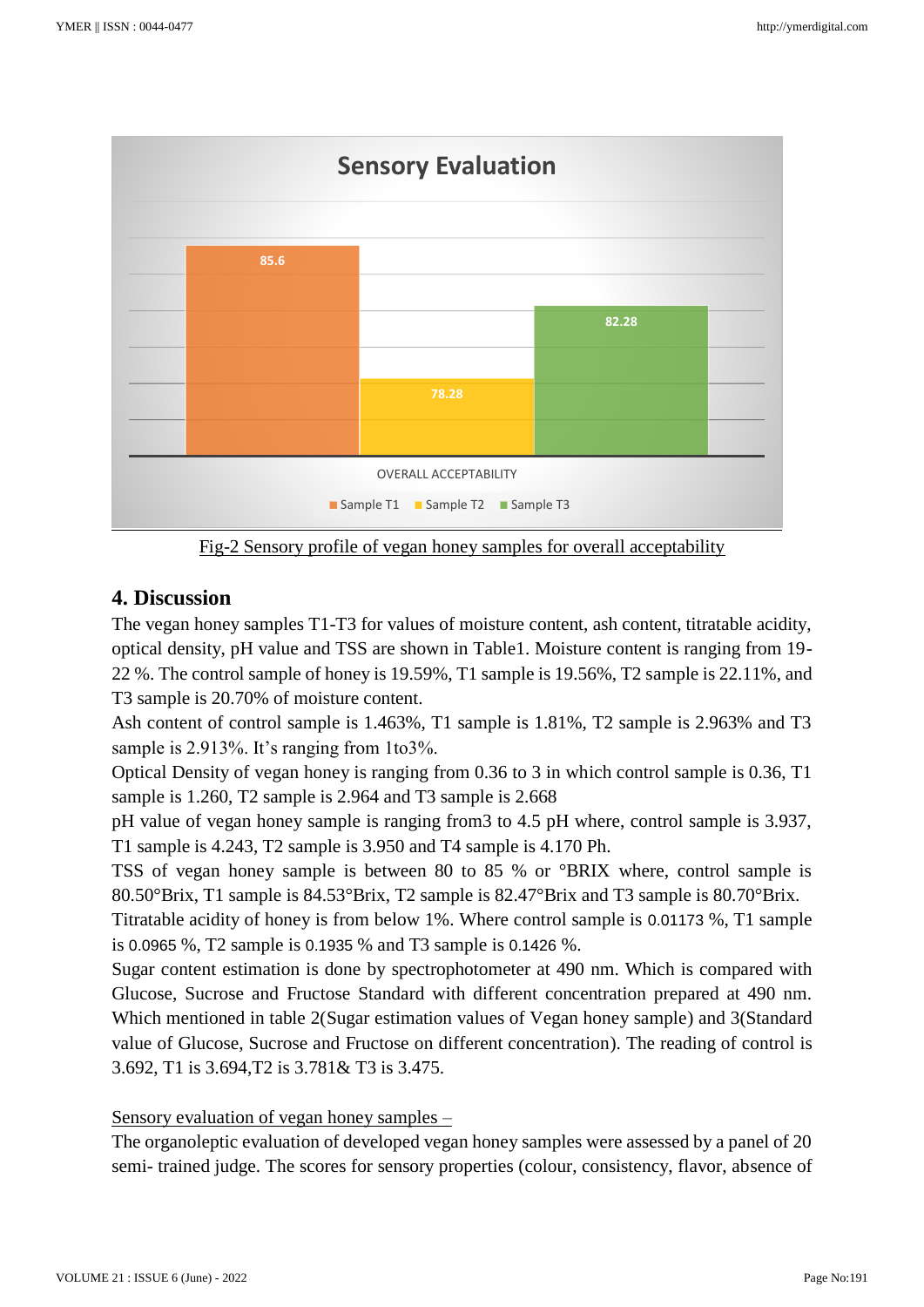defects and overall acceptability) by composite scoring test method of sensory evaluation .Its represented by Fig 1&2.

In composite scoring test method scoring is given out of 20 in colour, consistency and absence of defects whereas flavor is an important aspects in which scoring is given out of 40. By all this scoring evaluation overall acceptability is shown out of 100.

Its observed in Fig-1 colour score out of 20 for T1 sample is 17, T2 sample is 15, T3 sample is 16, score of consistency out of 20 for T1 sample is 17.2, T2 sample is 16.57, T3 sample is 16.75, score of flavor out of 40 for T1 sample is 35.4, T2 sample is 31.71, T3 sample is 33.71, score of absence of defects out of 20 for T1 sample is 16, T2 sample is 15, T3 sample is 16.

In Fig -2 overall acceptability for T1 sample is 85.6%, T2 sample is 78.28%, T3 sample is 82.28%.Which interprets that sample T1 (Apple-cinnamon honey) is having acceptability after that T3 (Grapes-ginger honey) sample is acceptable and at last T2 (Pineapple-arjuna tree bark honey) sample is having low acceptability than other two.

# **5. Conclusion**

Form the analysis of vegan honey with natural honey on various parameter i.e. Phyiscochemical properties and Organoleptic evaluation shows similar properties of Vegan honey with natural honey. It can be concluded that Vegan Honey can be used as replacement of natural honey. As it is made up from different-different fruits and combination given with spices as flavouring agent as well as gives health benefits of that spices. Both combinations of fruit and spices show a specific flavour of vegan honey, i.e. Apple-cinnamon, Pineapple-arjuna bark, and Grapes-Ginger. Sugar content estimation is an important comparison of vegan and natural honey.

Organoleptic evaluation is showing consumer acceptability with a great acceptance of consumers for Vegan honey. Now-a-days people are aware of exploitation of animals and supporting plant-based product. This evaluation can be considered another factor of comparision of vegan honey with natural honey.

# **Reference –**

- S. Bogdanov, T. Jurendic, R. Sieber, P. Gallmann Honey for nutrition and health: a review J. Am. Coll. Nutr., 27 (6) (2008), pp. 677-689
- W.B. David The chemical composition of honey J. Chem. Educ., 84 (10) (2007), p. 1647
- S.Al.W. Noori, S.Al.W. Faiza, A. Mohammed, A. Amjed, Y.S. Khelod, A.Al.G. Ahmad Effects of natural honey on polymicrobial culture of various human pathogens Arch. Med. Sci., 10 (2) (2014), pp. 246-250
- IS 4941: Extracted Honey: Bureau of Indian Standards: Free Download, Borrow, and Streaming: (1994). Internet Archive. https://archive.org/details/gov.in.is.4941.1994/page/n15/mode/2up
- IS 4941: Extracted Honey: Bureau of Indian Standards: Free Download, Borrow, and Streaming: (1994). Internet Archive. https://archive.org/details/gov.in.is.4941.1994/page/n15/mode/2up
- Association of Analytical Communities (2000). Official methods of analysis (17th ed.). Washington, DC:Association of Official Analytical Chemists.